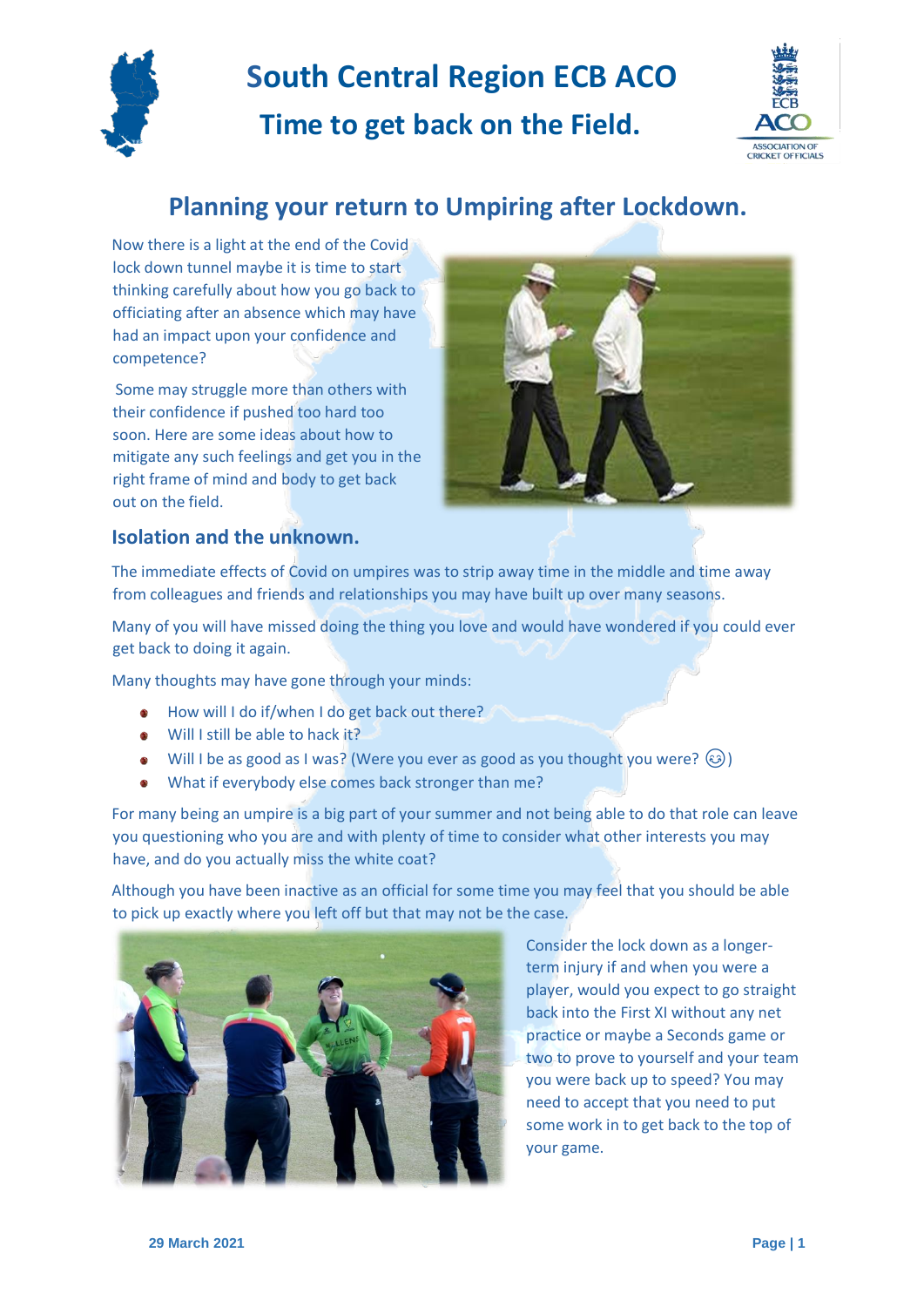

**Time to get back on the Field.**



### **Planning your return to Umpiring after Lockdown.**

#### **Fitness in Body and Mind**

During this down time many of you will have been working on building up fitness, this does not necessarily mean in the gym every day, but walking, cycling or using any time you have to take some form of exercise. Others may have been working on the mental side of their game, swotting up on the Laws or reading Tom Smith's, trying their hand at the online Stage One course (it is free!) or the many other CPD outlets that have sprung up during the Covid period on ECB ACO and County web sites, as well as newspaper and other web sites to pit your wits against Hawkeye etc.

Some will have done one or the other, some both, some neither, - whatever group you fit into this will undoubtedly have an impact on how you come back into the game and on your confidence levels.

It is easy to see how some may find it difficult to remain motivated during this time and everybody's circumstances will be different,



but all will have been separated in some way from friends and colleagues and many will miss the social aspects of being around the game. The question is how to get back into the swing of things and build your confidence and motivation?

Here are a few tips/ideas:

- Try to make any training fun walk or cycle with friends and family or colleagues now we can meet up again. (and take a picnic!)
- Try out some of the online training e.g. The Times LBW challenge (see below)
- Start slow and make sure you have the basics right read up the Laws and regulations, try that Stage One course. (and check your kit still fits!  $\circled{e}$ )
- For more specific, targeted aspects try some of the CPD modules.
- Think about how you want to develop and set yourself some goals for the coming season and identify what you have to work on to reach those goals.
- Keep your eye on the bigger picture there are others in the same boat as you.

Now is a good time to think about the way you think and umpire and make any changes to achieve goals. Challenge your established practices and do not be afraid to try something new and see what the impact is. (A simple example – if you have always signalled to your colleague with one ball left in the over try doing it on two balls – newly trained umpires will be asking you to do this anyway.)

Some of you will have enjoyed the last few months of relative inactivity and the different pace of life. It might have allowed you time to relax, release some of the stresses and contemplate your next moves in umpiring. That may well be not doing as many games and if so, that may be a good thing for your mental health and family relationships, do not feel you have to go back to every Saturday and Sunday plus all the midweek games you are offered – balance is everything.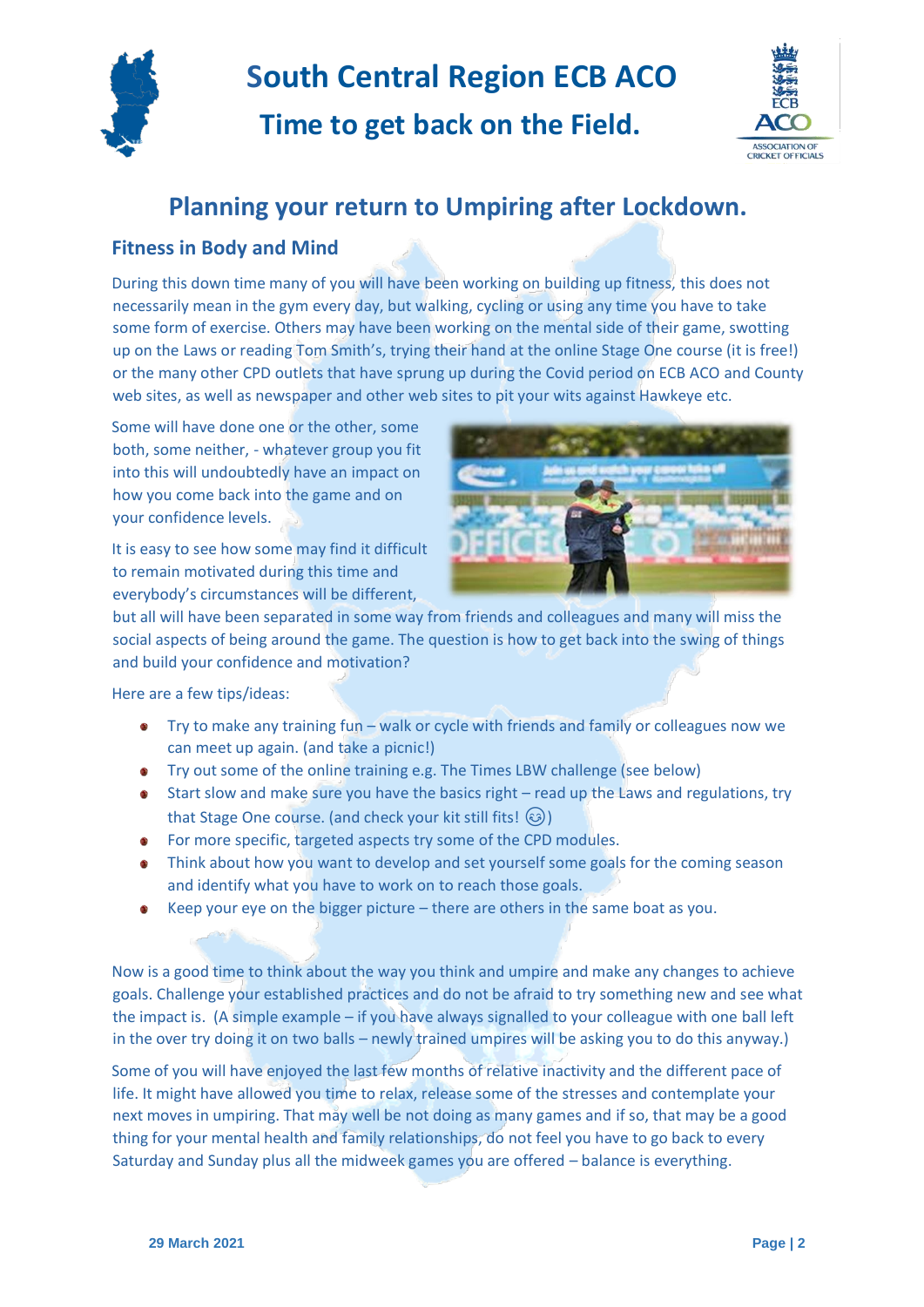

**Time to get back on the Field.**



### **Planning your return to Umpiring after Lockdown.**

**General aspects of emerging from lockdown.**



Few of us will be the same coming out of quarantine as we were going in: People with pre-existing mental health conditions lost many of the routines that helped them cope, exacerbating their problems in the process. Many have experienced fresh hardship, like the loss of a job or the death of a loved one, which they likely were not able to properly mourn. Everyone has been forced to alter how they live, work, and accomplish even the most mundane tasks, such as shopping for groceries.

Emerging from such circumstances may well create unique side effects.

FOMO (Fear Of Missing Out) may have been replaced by FOGO (Fear Of Going Out). While some people are ready to rub shoulders with strangers, others will be apprehensive about returning to the social sphere and that includes a group of 22 players on a cricket field.

Some will take time to work through the lockdown state of mind and may find reintegration difficult and stressful in adapting to the "new normal" even if that ends up being not too far removed from the "old normal".

Getting back out on the field with a group of players will carry some risk, however small, but so will going to the supermarket. Those who will perform best in early games are those who will be able to accept the fact there is not going to be absolute certainty and learn to manage their emotional response to the game situation.

You may well feel more nervous than you remember about your game, the night before, driving to the ground, meeting the players, the first ball, the first LBW shout. Be aware of these and fall back on your routines and practices, your game preparation, match day routines and they will help you bounce back and be resilient.

You can take responsibility now for making a positive return to the middle but remember your colleague may be struggling a bit with confidence so make sure your approach has a positive impact on their return as well.